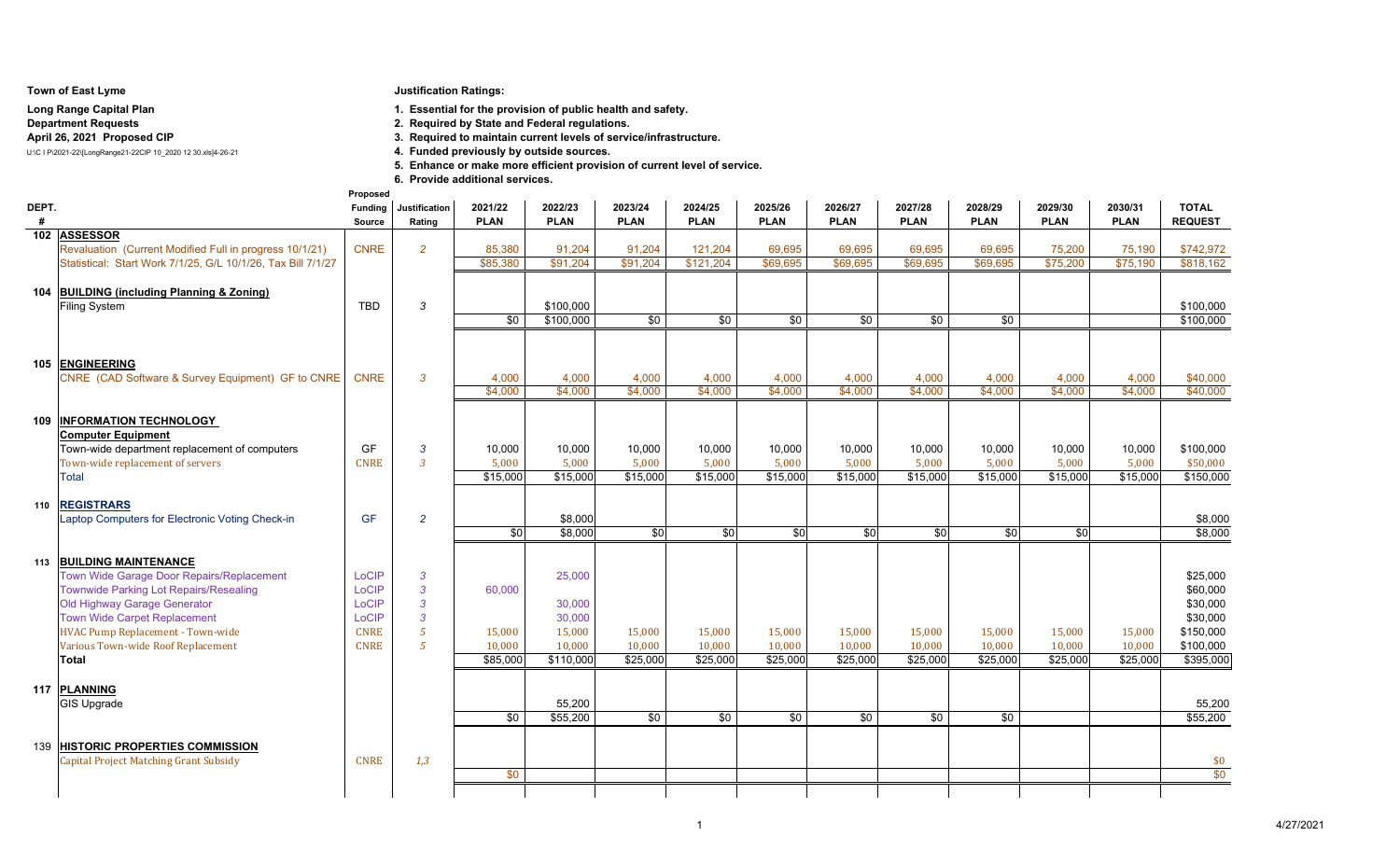#### **Town of East Lyme**

# **Long Range Capital Plan**

## **Department Requests**

## **April 26, 2021 Proposed CIP**

U:\C I P\2021-22\[LongRange21-22CIP 10\_2020 12 30.xls]4-26-21

## **Justification Ratings:**

**1. Essential for the provision of public health and safety.**

- **2. Required by State and Federal regulations.**
- **3. Required to maintain current levels of service/infrastructure.**
- 4. Funded previously by outside sources.

**5. Enhance or make more efficient provision of current level of service.**

**6. Provide additional services.**

|       |                                                                        | Proposed                   |                       |             |             |                 |             |             |             |                 |             |             |             |                      |
|-------|------------------------------------------------------------------------|----------------------------|-----------------------|-------------|-------------|-----------------|-------------|-------------|-------------|-----------------|-------------|-------------|-------------|----------------------|
| DEPT. |                                                                        |                            | Funding Justification | 2021/22     | 2022/23     | 2023/24         | 2024/25     | 2025/26     | 2026/27     | 2027/28         | 2028/29     | 2029/30     | 2030/31     | <b>TOTAL</b>         |
| #     |                                                                        | Source                     | Rating                | <b>PLAN</b> | <b>PLAN</b> | <b>PLAN</b>     | <b>PLAN</b> | <b>PLAN</b> | <b>PLAN</b> | <b>PLAN</b>     | <b>PLAN</b> | <b>PLAN</b> | <b>PLAN</b> | <b>REQUEST</b>       |
|       | <b>214 EMERGENCY MANAGEMENT</b>                                        |                            |                       |             |             |                 |             |             |             |                 |             |             |             |                      |
|       | Microwave Links (to maintain radio communications system)              |                            |                       | \$66,000    | \$33,000    | \$33,000        |             |             |             |                 |             |             |             | \$132,000            |
|       |                                                                        |                            |                       | \$66,000    | \$33,000    | \$33,000        |             |             |             |                 |             |             |             | \$132,000            |
|       |                                                                        |                            |                       |             |             |                 |             |             |             |                 |             |             |             |                      |
|       |                                                                        |                            |                       |             |             |                 |             |             |             |                 |             |             |             |                      |
|       | 216 POLICE DEPARTMENT                                                  |                            |                       |             |             |                 |             |             |             |                 |             |             |             |                      |
|       | East Lyme/Waterford Boat (Engine Replacement)                          | <b>CNRE</b>                | 1, 2, 3, 4, 5         | 8,500       |             |                 |             |             |             |                 |             |             |             | 8,500                |
|       | Police K9                                                              |                            | 3,5                   |             | 10,000      |                 |             |             |             |                 |             |             |             | 10,000               |
|       | Acquisition Plan (Full Value) Will be funded CNRE                      | <b>GF</b>                  | 1,3,5                 | 81,000      | 81.000      | 83,000          | 83,000      | 84,000      | 87,000      | 88,000          | 90.000      | 91,000      | 92,000      | 860,000              |
|       |                                                                        |                            |                       | \$89,500    | \$91.000    | \$83,000        | \$83,000    | \$84,000    | \$87,000    | \$88,000        | \$90,000    | \$91.000    | \$92,000    | \$878,500            |
|       |                                                                        |                            |                       |             |             |                 |             |             |             |                 |             |             |             |                      |
| 217   | <b>NIANTIC FIRE DEPARTMENT</b>                                         |                            |                       |             |             |                 |             |             |             |                 |             |             |             |                      |
|       | <b>Fire Chief Vehicle</b>                                              | GF                         |                       |             |             |                 |             | 45.000      |             |                 |             |             |             | 45,000               |
|       | 32 - 45 min. SCBA Air Packs                                            |                            | 1, 2, 3, 5            |             |             |                 |             |             |             |                 | 256.000     |             |             | 256,000              |
|       | 2005 Ladder Truck                                                      |                            | 1,3                   |             |             |                 |             |             |             |                 |             | 1,500,000   |             | 1,500,000            |
|       | Vehicle Extrication Equipment Replacement                              |                            | 1,3                   |             |             |                 | 20,000      |             |             |                 |             |             |             | 20,000               |
|       | Thermal Imaging Camera                                                 |                            | 1,3                   |             | 11,000      |                 |             |             |             |                 |             |             |             | 11,000               |
|       | Assorted fire hose/appliance replacement                               |                            | 1,3                   | 5,000       | 10,000      | 10,000          | 10,000      | 10,000      |             |                 |             |             |             | 45,000               |
|       | Six (6) SCBA 45 Minute Cylinders (\$1,320 each)                        | GF                         | 1, 2, 3, 4            | 7,920       | 7,920       | 7,920           | 7,920       | 7.920       | 7,920       | 7.920           | 7,920       | 7.920       | 7.920       | 79,200               |
|       | 1992 Engine 1 (29 years old)                                           | <b>Bond</b>                | 1,3                   | 680,000     |             |                 |             |             |             |                 |             |             |             | 680,000              |
|       | Turn-out Gear 4 @ \$4,000 each                                         | GF                         | 1,3                   | 16.000      | 16.000      | 16,000          | 16.000      | 16.000      | 16.000      | 16.000          | 16.000      | 16,000      | 16.000      | 160,000              |
|       | <b>New Station</b>                                                     | <b>Bond</b>                | 1, 3, 4, 6            |             |             |                 |             |             | 5,000,000   |                 |             |             |             | 5,000,000            |
|       |                                                                        |                            |                       | \$708,920   | \$44,920    | \$33,920        | \$53,920    | \$78,920    | \$5,023,920 | \$23,920        | \$279,920   | \$1,523,920 | \$23,920    | \$7,796,200          |
|       |                                                                        |                            |                       |             |             |                 |             |             |             |                 |             |             |             |                      |
|       | 218 FLANDERS FIRE DEPARTMENT<br>Replacement 50 year old building       |                            |                       |             |             |                 |             | \$3,000,000 |             |                 |             |             |             |                      |
|       | 2007 Ferrara Rescue Truck                                              | <b>Bond</b><br><b>Bond</b> | 1,3,5<br>1,3          |             |             |                 |             |             |             |                 | \$800,000   |             |             | 3,000,000<br>800,000 |
|       |                                                                        | GF                         | 1,2,3,4               | 6.600       | 6,600       | 6,600           | 6,600       | 6,600       | 6,600       | 6.600           | 6,600       | 6,600       | 6.600       | 66,000               |
|       | Five (5) SCBA 45 Minute Cylinders (\$1,320 each)<br>Two (2) SCBA Packs | GF                         |                       |             |             |                 |             | 13,000      | 13,000      | 13,000          | 13,000      | 13,000      |             | 78,000               |
|       | Thermal Imaging Camera                                                 | GF                         | 1,2,3,4<br>1,3        |             |             |                 | 13,000      |             | 8,000       |                 | 8,000       |             |             | 16,000               |
|       | Gear 4-full sets Structural Fire Fighting PPE @ \$4,000 each           | <b>GF</b>                  | 1,3                   | 16,000      | 16,000      | 16,000          | 16,000      | 16,000      | 16,000      | 16,000          | 16,000      | 16,000      | 16.000      | 160,000              |
|       | Two-way rado/battery replacement (only if upgrade denied)              | GF                         | 1,3                   |             | 5,000       | 5,000           | 5,000       | 5,000       | 5,000       | 5.000           | 5,000       | 5.000       |             | 40,000               |
|       | Assorted fire hose/appliance replacement                               | <b>GF</b>                  | 1,3                   | 6,000       | 6,000       | 6,000           |             | 6,000       |             |                 |             |             |             | 24,000               |
|       |                                                                        |                            |                       | \$28,600    | \$33,600    | \$33,600        | \$40,600    | \$3,046,600 | \$48,600    | \$40,600        | \$848,600   | \$40,600    | \$22,600    | \$4,184,000          |
|       |                                                                        |                            |                       |             |             |                 |             |             |             |                 |             |             |             |                      |
|       | 224 FIRE MARSHAL                                                       |                            |                       |             |             |                 |             |             |             |                 |             |             |             |                      |
|       | Knox Box (purchase & install lock box system cylinders)                |                            |                       | 8.370       |             |                 |             |             |             |                 |             |             |             | \$8,370              |
|       |                                                                        |                            |                       |             |             |                 |             |             |             |                 |             |             |             |                      |
|       |                                                                        |                            |                       | \$8.370     | \$0         | $\overline{30}$ | \$0         | \$0         | \$0         | $\overline{30}$ | \$0         |             |             | \$8,370              |
|       |                                                                        |                            |                       |             |             |                 |             |             |             |                 |             |             |             |                      |
|       |                                                                        |                            |                       |             |             |                 |             |             |             |                 |             |             |             |                      |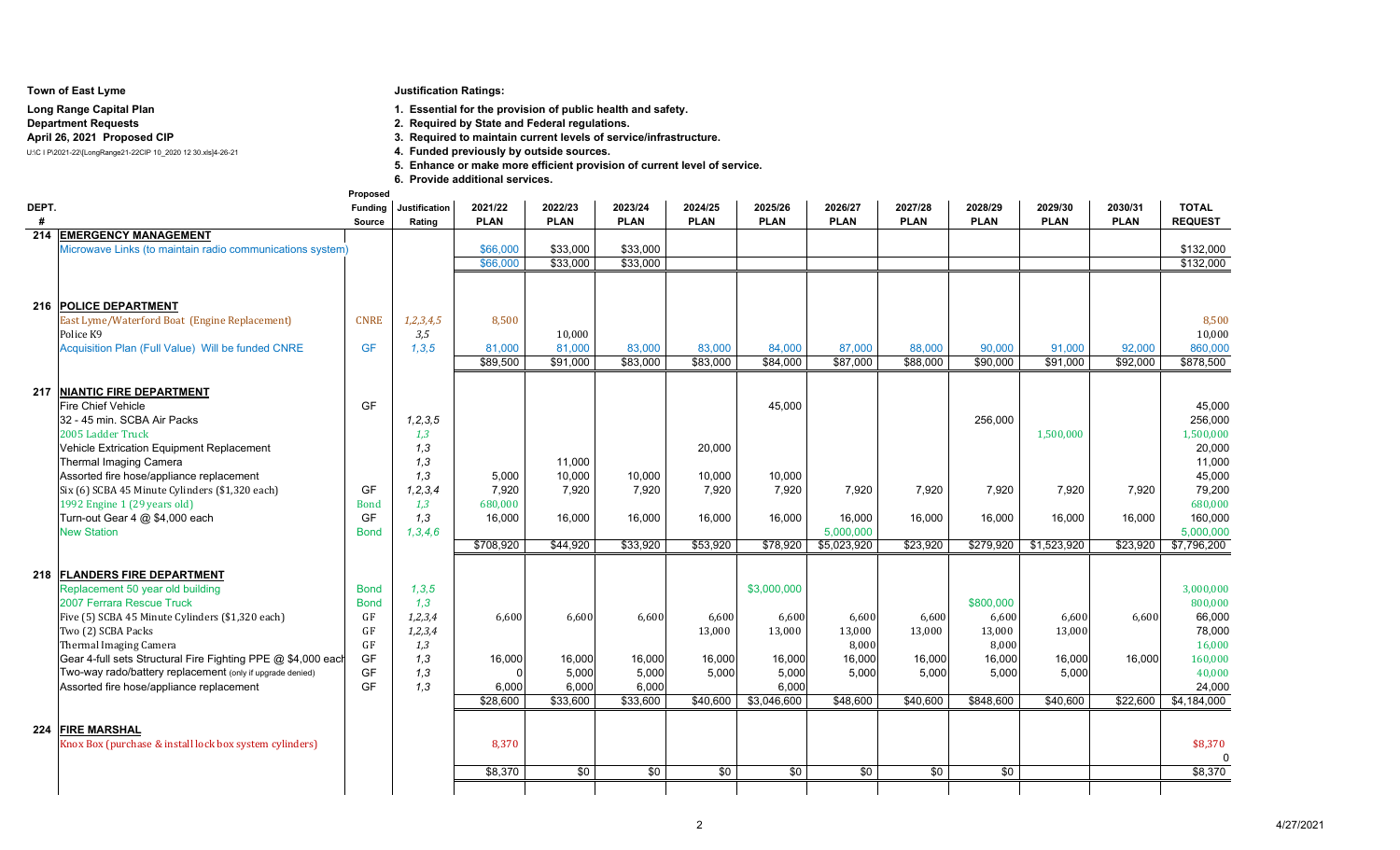#### **Town of East Lyme**

#### **Long Range Capital PlanDepartment RequestsApril 26, 2021 Proposed CIP**

U:\C I P\2021-22\[LongRange21-22CIP 10\_2020 12 30.xls]4-26-21

## **Justification Ratings:**

**1. Essential for the provision of public health and safety.**

**2. Required by State and Federal regulations.**

**3. Required to maintain current levels of service/infrastructure.**

4. Funded previously by outside sources.

**5. Enhance or make more efficient provision of current level of service.**

**6. Provide additional services.**

|       |                                                       | Proposed       |                      |                 |                 |             |             |                 |                 |                 |             |             |             |                        |
|-------|-------------------------------------------------------|----------------|----------------------|-----------------|-----------------|-------------|-------------|-----------------|-----------------|-----------------|-------------|-------------|-------------|------------------------|
| DEPT. |                                                       | <b>Funding</b> | <b>Justification</b> | 2021/22         | 2022/23         | 2023/24     | 2024/25     | 2025/26         | 2026/27         | 2027/28         | 2028/29     | 2029/30     | 2030/31     | <b>TOTAL</b>           |
| #     |                                                       | <b>Source</b>  | Rating               | <b>PLAN</b>     | <b>PLAN</b>     | <b>PLAN</b> | <b>PLAN</b> | <b>PLAN</b>     | <b>PLAN</b>     | <b>PLAN</b>     | <b>PLAN</b> | <b>PLAN</b> | <b>PLAN</b> | <b>REQUEST</b>         |
|       | 317 PUBLIC WORKS                                      |                |                      |                 |                 |             |             |                 |                 |                 |             |             |             |                        |
|       | Vehicles/Equipment per plan (full value)              | Acq            | $\mathbf{3}$         | 429,500         | 276,750         | 178,700     | 378,600     | 375.400         | 520,600         | 266,800         | 404,200     | 621,600     |             | 3,452,150              |
|       | <b>MSW Recycling Carts</b>                            | GF             | 3                    | 15,000          |                 |             |             | 15,000          |                 |                 |             |             |             | 30,000                 |
|       | <b>Snow Plows</b>                                     | GF             | 3                    |                 |                 | 8,500       |             | 9,000           |                 |                 | 8,000       |             |             | 25,500                 |
|       | Niantic River Boardwalk (Replace Decking)             | LoCIP          | $\mathbf{3}$         |                 | 50,000          |             |             |                 |                 |                 |             |             |             | 50,000                 |
|       | <b>Townwide Sidewalk Repairs</b>                      | <b>CNRE</b>    | $\overline{3}$       | 10,000          | 10.000          | 10.000      | 10,000      | 10,000          | 10,000          | 10,000          | 10,000      | 10,000      | 10.000      | 100,000                |
|       | Sidewalk Construction (Gorton Pond along Route 161)   | <b>Bond</b>    | $5\overline{5}$      |                 |                 | 1,000,000   |             |                 |                 |                 |             |             |             | 1,000,000              |
|       | Improve Roads, Parking Lots, Sidewalks town-wide      | <b>Bond</b>    | $\overline{3}$       | 850,000         | 850,000         | 600,000     | 600,000     | 600,000         | 600,000         | 600,000         | 600,000     | 600,000     |             | 5,900,000              |
|       | Maintenance of Town owned Dams (LoCIP)                | LoCIP          | <sup>2</sup>         | 15,000          | 75,000          | $\Omega$    | $\Omega$    | 10,000          | $\Omega$        | 10.000          | 10,000      |             |             | 120,000                |
|       | Town Owned Bridge/Culvert Repairs                     | LoCIP          | $\overline{3}$       | 10,000          | 10,000          | 10,000      | 10,000      | 10,000          | 10,000          | 10,000          | 10,000      | 10,000      | 10,000      | 100,000                |
|       |                                                       |                |                      | \$1,329,500     | \$1,271,750     | \$1,807,200 | \$998,600   | \$1,029,400     | \$1,140,600     | \$896,800       | \$1,042,200 | \$1,241,600 |             | \$20,000 \$10,777,650  |
|       |                                                       |                |                      |                 |                 |             |             |                 |                 |                 |             |             |             |                        |
| 418   | <b>Commission on Aging</b>                            |                |                      |                 |                 |             |             |                 |                 |                 |             |             |             |                        |
|       | Vehicle Replacement Acquisition Program (full value)  | Acq            | 5                    |                 |                 |             | 120,000     |                 |                 |                 |             |             |             | 120,000                |
|       | <b>ELCC Expansion</b>                                 |                |                      |                 |                 |             |             |                 |                 |                 |             |             |             | $\Omega$               |
|       |                                                       |                |                      | $\overline{50}$ | $\overline{50}$ | \$0         | \$120,000   | $\overline{50}$ | $\overline{50}$ | $\overline{30}$ | \$0         |             |             | \$120,000              |
|       |                                                       |                |                      |                 |                 |             |             |                 |                 |                 |             |             |             |                        |
| 420   | <b>IBRARY</b>                                         |                |                      |                 |                 |             |             |                 |                 |                 |             |             |             |                        |
|       | Library Expansion Project                             |                |                      |                 |                 |             | 85,000      |                 |                 |                 |             |             |             | 85,000                 |
|       |                                                       |                |                      | \$0             | \$0             | $\sqrt{6}$  | \$85,000    | \$0             | \$0             | \$0             | \$0         |             |             | \$85,000               |
|       |                                                       |                |                      |                 |                 |             |             |                 |                 |                 |             |             |             |                        |
| 421   | <b>PARKS &amp; RECREATION</b>                         |                |                      |                 |                 |             |             |                 |                 |                 |             |             |             |                        |
|       | <b>New Athletic Field/Park Construction</b>           | <b>Bond</b>    | 3, 5, 6              |                 |                 |             | 8,510,000   |                 |                 |                 |             |             |             | 8,510,000              |
|       |                                                       |                |                      |                 |                 | 1,300,000   |             |                 |                 |                 |             |             |             |                        |
|       | Improvements to Peretz Park @ Bridebrook              | <b>Bond</b>    | 3,5,6                |                 |                 |             |             |                 |                 |                 |             |             |             | 1,300,000              |
|       | <b>Picnic Pavilion McCook Addition</b>                | <b>Bond</b>    | 5,6                  |                 |                 |             |             | 75,000          |                 |                 |             |             |             | 75,000                 |
|       | Replace Upper Restroom Facility McCook Point Park     | <b>Bond</b>    | 1,3,5                |                 |                 |             |             |                 |                 |                 |             |             | 300,000     | 300,000                |
|       | Parking Lot Improvements - Peretz Park @ BBP          | <b>Bond</b>    | 1,3,5                |                 | 50,000          |             |             |                 |                 |                 |             |             |             | 50,000                 |
|       | Open Space Improvements Darrow Pond                   | <b>Bond</b>    | 5,6                  |                 | 500,000         |             |             |                 |                 |                 |             |             |             | 500,000                |
|       | Pick up Truck with lift gate/snow plow package (2013) | Acq            | 1,3,5                | 60.000          |                 |             |             |                 |                 |                 |             |             |             | 60,000                 |
|       | Pick-up Truck (2010) (2018)                           | Acq            | 1,3,5                |                 |                 | 50,000      |             |                 | 65,000          |                 |             |             |             | 115,000                |
|       | Mason Style Dump Truck (2010) (2011)                  | Acq            | 1,3,5                |                 | 60,000          | 60,000      |             |                 |                 |                 |             |             |             | 120,000                |
|       | <b>Infield Pro Grooming Machine</b>                   | Acq            | 3,5                  |                 |                 |             |             |                 |                 |                 | 25,000      |             |             | 25,000                 |
|       | Multi-Pro Sprayer                                     | Acq            | $\sqrt{5}$           |                 |                 |             | 25,000      |                 |                 |                 |             |             |             | 25,000                 |
|       | John Deere Tractor (1972) (acquisition)               | Acq            | $\overline{5}$       |                 |                 |             | 40,000      |                 |                 |                 |             |             |             | 40,000                 |
|       | Toro 4000D Mower (2003) (acquisition)                 | Acq            | $\sqrt{5}$           |                 |                 |             | 65,000      |                 |                 |                 |             |             |             | 65,000                 |
|       | Small Area Field Mower (2008) (acquisition)           | Acq            | $\sqrt{5}$           |                 |                 |             |             |                 | 35,000          |                 |             |             |             | 35,000                 |
|       | Surf Rake (2008 400HD) (2013 600HD)                   | Acq            | 1,3,5                |                 |                 |             |             |                 |                 | 40,000          |             | 60,000      |             | 100,000                |
|       | Open Space Master Plan - Darrow Pond                  |                | 5,6                  | $\mathbf{0}$    | 25,000          |             |             |                 |                 |                 |             |             |             |                        |
|       |                                                       |                |                      | \$60,000        | \$635,000       | \$1,410,000 | \$8,640,000 | \$75,000        | \$100,000       | \$40,000        | \$25,000    | \$60,000    |             | \$300,000 \$11,345,000 |
|       |                                                       |                |                      |                 |                 |             |             |                 |                 |                 |             |             |             |                        |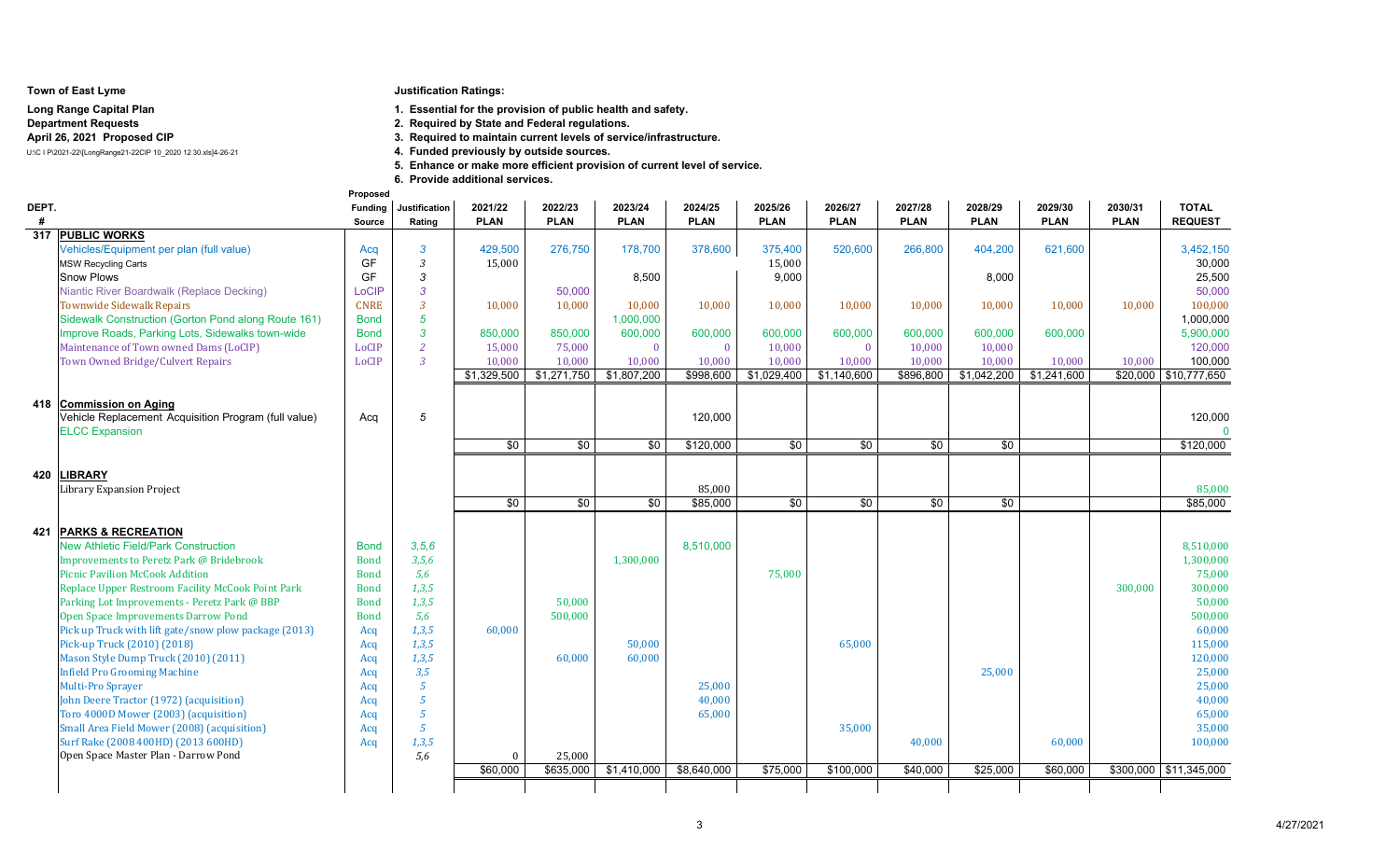|       | Town of East Lyme<br>Long Range Capital Plan<br><b>Department Requests</b><br>April 26, 2021 Proposed CIP<br>U:\C I P\2021-22\[LongRange21-22CIP 10 2020 12 30.xls]4-26-21 | Proposed                   | <b>Justification Ratings:</b> | 6. Provide additional services. | 1. Essential for the provision of public health and safety.<br>2. Required by State and Federal regulations.<br>3. Required to maintain current levels of service/infrastructure.<br>4. Funded previously by outside sources.<br>5. Enhance or make more efficient provision of current level of service. |             |                            |                    |             |             |             |             |             |                        |
|-------|----------------------------------------------------------------------------------------------------------------------------------------------------------------------------|----------------------------|-------------------------------|---------------------------------|-----------------------------------------------------------------------------------------------------------------------------------------------------------------------------------------------------------------------------------------------------------------------------------------------------------|-------------|----------------------------|--------------------|-------------|-------------|-------------|-------------|-------------|------------------------|
| DEPT. |                                                                                                                                                                            | <b>Funding</b>             | Justification                 | 2021/22                         | 2022/23                                                                                                                                                                                                                                                                                                   | 2023/24     | 2024/25                    | 2025/26            | 2026/27     | 2027/28     | 2028/29     | 2029/30     | 2030/31     | <b>TOTAL</b>           |
|       |                                                                                                                                                                            | Source                     | Rating                        | <b>PLAN</b>                     | <b>PLAN</b>                                                                                                                                                                                                                                                                                               | <b>PLAN</b> | <b>PLAN</b>                | <b>PLAN</b>        | <b>PLAN</b> | <b>PLAN</b> | <b>PLAN</b> | <b>PLAN</b> | <b>PLAN</b> | <b>REQUEST</b>         |
|       | <b>Town-wide Projects</b><br><b>CNRE Town Projects</b><br>Dredging - Transient Mooring - Niantic River                                                                     | <b>CNRE</b><br><b>Bond</b> | 3.5                           | -0                              | 100,000                                                                                                                                                                                                                                                                                                   | 100,000     | 100,000                    | 100,000<br>600,000 | 100,000     | 100,000     | 100,000     |             |             | 700.000<br>600,000     |
|       |                                                                                                                                                                            |                            |                               | \$0                             | \$100,000                                                                                                                                                                                                                                                                                                 | \$100.000   | \$100,000                  | \$700,000          | \$100,000   | \$100,000   | \$100,000   | \$0         |             | \$1,300,000            |
|       | TOTAL, TOWN GOVERNMENT REQUESTS                                                                                                                                            |                            |                               | \$2.480.270                     | \$2,592,674                                                                                                                                                                                                                                                                                               |             | \$3,635,924   \$10,286,324 | \$5,127,615        | \$6,613,815 | \$1,303,015 | \$2,499,415 | \$3,076,320 |             | \$577,710 \$38,193,082 |
|       | 999 EDUCATION<br><b>Projects with Learn Funds</b>                                                                                                                          |                            |                               |                                 |                                                                                                                                                                                                                                                                                                           |             |                            |                    |             |             |             |             |             |                        |
|       | <b>BoE CIP/Bond (Separate Schedule)</b>                                                                                                                                    |                            | CIP/Bond Per Schedule         | 1,017,000                       | 936,874                                                                                                                                                                                                                                                                                                   | 1,681,725   | 632,708                    | 1,112,434          | 778,267     | 265,798     | 668,430     | 271,167     | 200,000     | 7,564,403              |
|       | 2021-2022 Technology Plan                                                                                                                                                  | GF                         |                               | 500,000                         | <b>TBD</b>                                                                                                                                                                                                                                                                                                | <b>TBD</b>  | <b>TBD</b>                 | <b>TBD</b>         | <b>TBD</b>  | <b>TBD</b>  | <b>TBD</b>  | <b>TBD</b>  | <b>TBD</b>  | 500,000                |
|       | <b>TOTAL, BOARD OF EDUCATION REQUESTS</b>                                                                                                                                  |                            |                               | \$1,517,000                     | \$936,874                                                                                                                                                                                                                                                                                                 | \$1,681,725 | \$632,708                  | \$1,112,434        | \$778,267   | \$265,798   | \$668,430   | \$271,167   | \$200,000   | \$8,064,403            |
|       | <b>TOTAL TOWN &amp; EDUCATION REQUESTS</b>                                                                                                                                 |                            |                               | \$3,997,270                     | \$3,529,548                                                                                                                                                                                                                                                                                               |             | \$5,317,649   \$10,919,032 | \$6,240,049        | \$7,392,082 | \$1,568,813 | \$3,167,845 | \$3,347,487 |             | \$777,710 \$46,257,485 |
|       |                                                                                                                                                                            |                            |                               |                                 |                                                                                                                                                                                                                                                                                                           |             |                            |                    |             |             |             |             |             |                        |